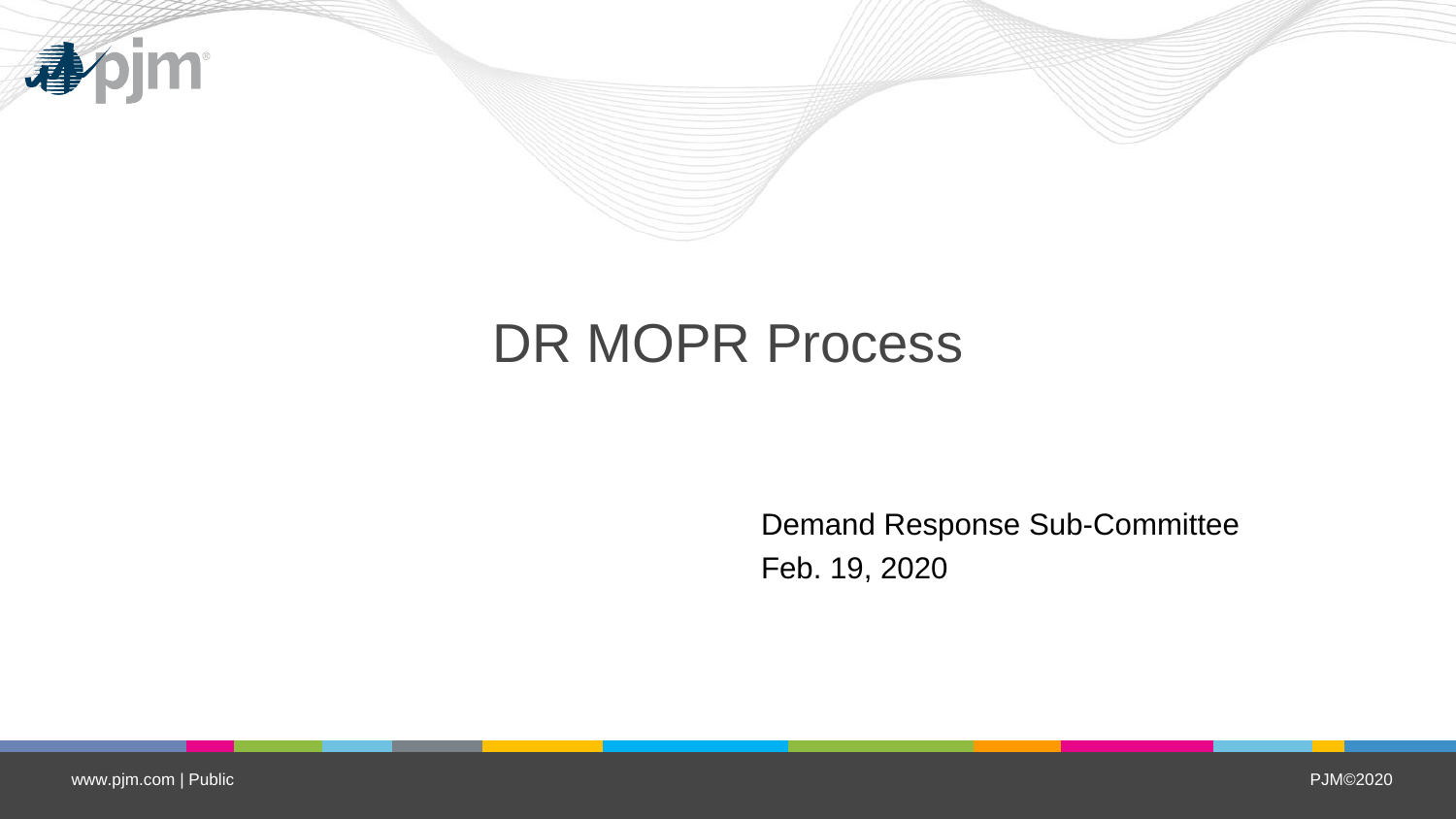

#### 2025/2026 BRA DR Process

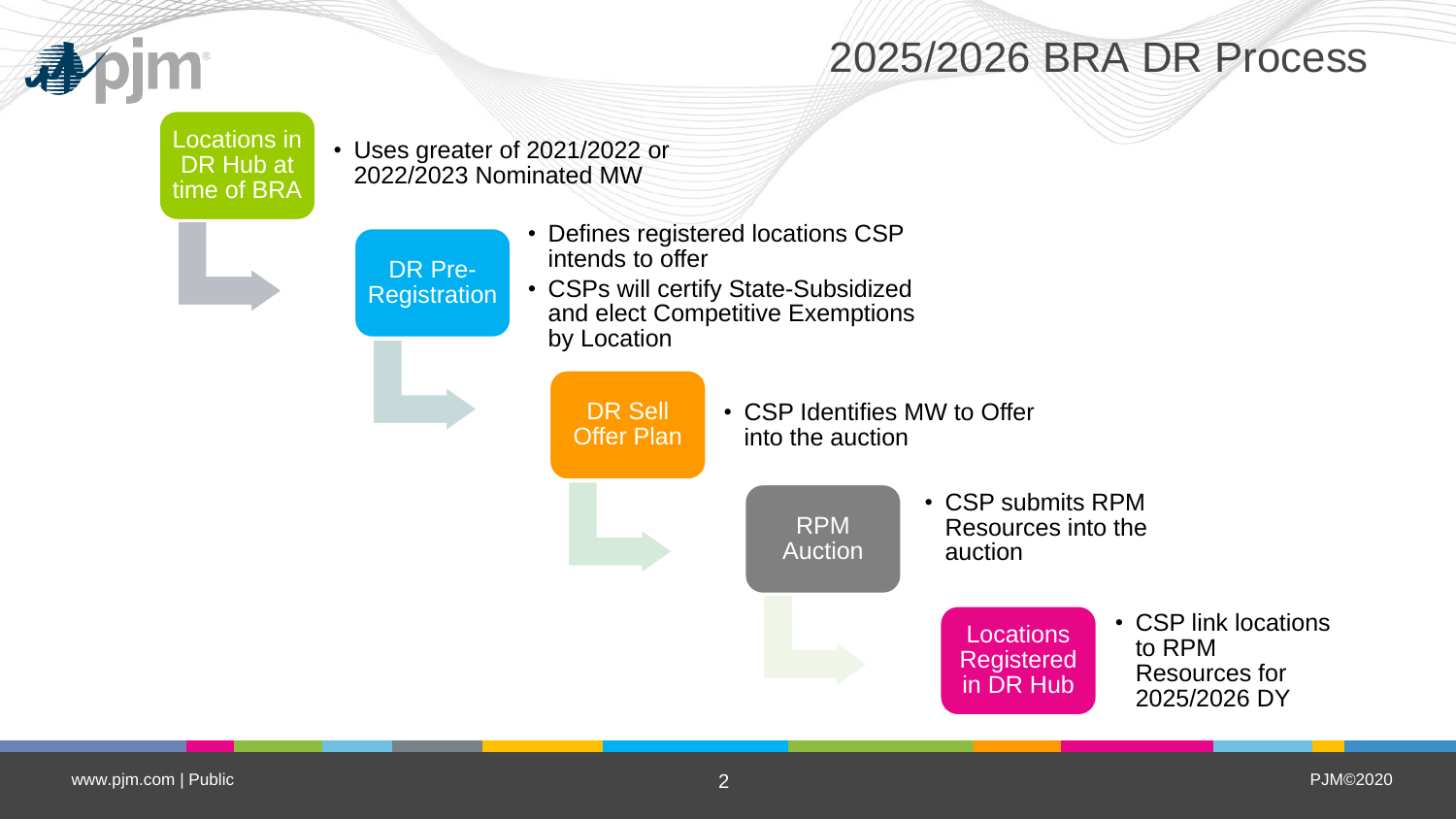#### DR Hub Locations



- Current locations CSP has registered in DR Hub at the time of the 2025/2026 BRA
- 2025/2026 BRA Pre-Registration will use the greater of the 2021/2022 or 2022/2023 Nominated value

|                | 2021/2022<br>Location Nominated MW | 2022/2023<br>Nominated MW | MW used in Pre-<br>Registration |
|----------------|------------------------------------|---------------------------|---------------------------------|
|                | 10                                 | 15                        | 15                              |
| $\mathfrak{D}$ | 10                                 |                           | 10                              |
| 3              |                                    |                           | $\mathcal{P}$                   |
|                |                                    |                           |                                 |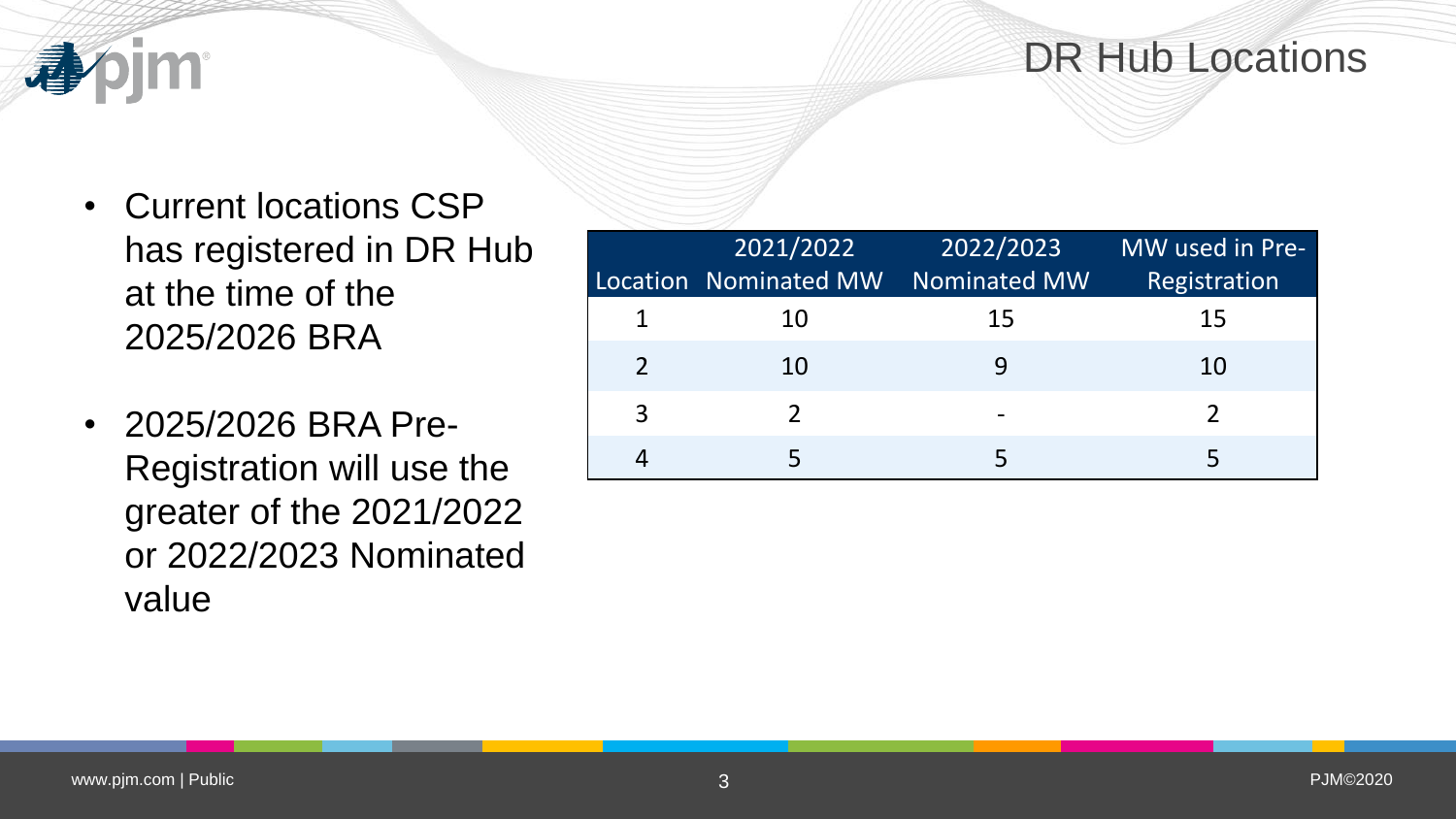

DR Pre-Registration

• Identification/Certification done at Location level

| Location MW Type Exempt |  |                            |                       |                      |     | <b>Previously State- Competitive Resource/Category<br/>Cleared Subsidized Exemption Resource/Category</b> |
|-------------------------|--|----------------------------|-----------------------|----------------------|-----|-----------------------------------------------------------------------------------------------------------|
|                         |  | 1 $15$ Load $\sqrt{ }$ n/a |                       | n/a                  | n/a | <b>Load DR Exempt</b>                                                                                     |
|                         |  | 10 Load $\times$           |                       |                      |     | <b>Load DR Existing MOPR</b>                                                                              |
|                         |  | $3 \t2$ Load $\times$      |                       |                      | n/a | <b>Load DR No Subsidy</b>                                                                                 |
| $\overline{4}$          |  | 5 Load X                   |                       |                      |     | <b>Load DR Competitive</b><br><b>Exemption</b>                                                            |
|                         |  |                            | <b>PJM Identifies</b> | <b>CSP Certifies</b> |     |                                                                                                           |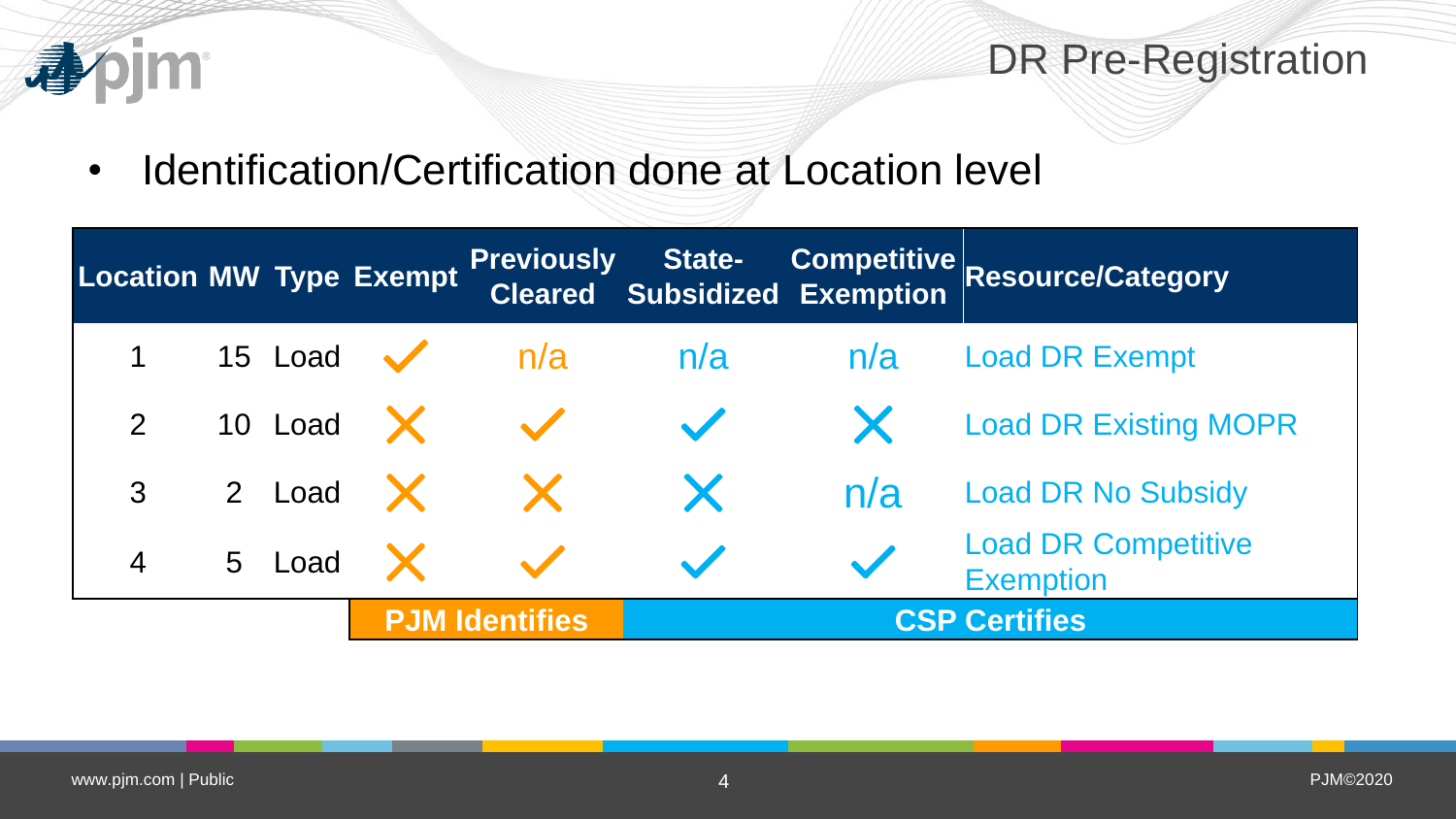#### DR Sell Offer Plan



- Planned MW to offer would need to be identified by
	- Load vs Generation backed DR
	- Resource/Category being offered
		- State-Subsidized
		- New MOPR
		- Competitive Exemption
		- $\cdot$  Etc...
- Existing MW to offer
	- May impact credit requirement calculations since locations would be linked to resources/categories

| Resource/                            | Existing      | Planned   |
|--------------------------------------|---------------|-----------|
| Category                             | <b>MW</b>     | <b>MW</b> |
| Load DR Exempt                       | 15            |           |
| Load DR No Subsidy                   | $\mathcal{P}$ |           |
| <b>Load DR Existing MOPR</b>         | 10            | 10        |
| <b>Load DR Competitive Exemption</b> |               | 25        |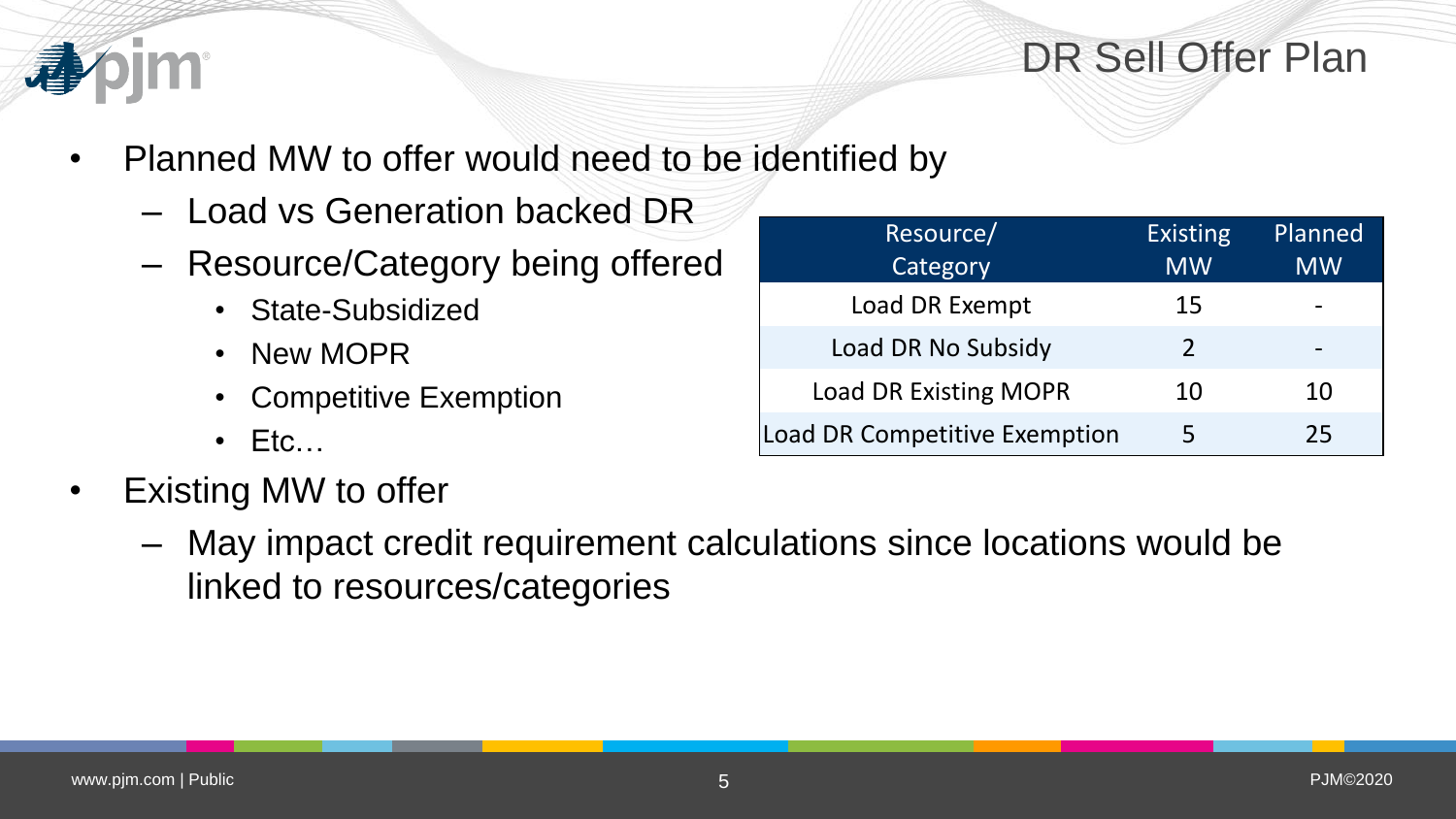

## Offering into RPM Auction

- CSPs submit offers at appropriate prices based on the Pre-Registration and Planned MW identification process
- Two potential methods for offering into the auction
	- RPM Resource modeled for each category
		- Load DR Exempt
		- Gen DR Exempt
		- Load DR Existing MOPR
		- $\cdot$  Etc...
	- Categorical buckets on a single Demand resource
		- Exempt Segment for load and separate one for Gen back
		- Existing MOPR Segment for load and separate one for Gen back
		- Etc…